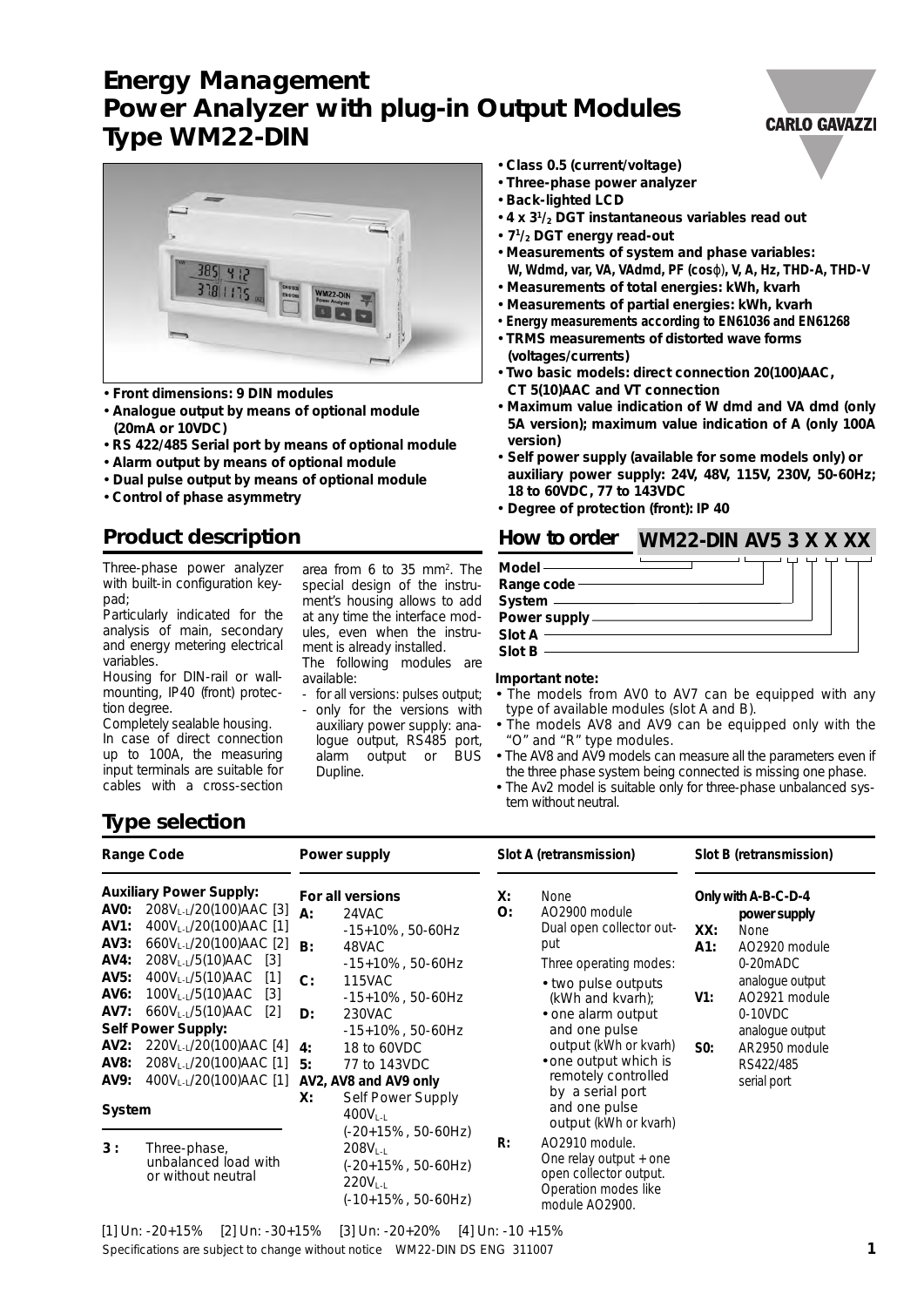

### **Input specifications**

| Number of inputs                          |                                                                            |                                            |                                                     |
|-------------------------------------------|----------------------------------------------------------------------------|--------------------------------------------|-----------------------------------------------------|
| Current                                   | 3                                                                          | <b>Additional errors</b><br>Wave form      | Acc. to EN61036, EN61268<br><1% (3rd harmonic: 10%) |
| Voltage                                   | $\overline{4}$                                                             | Voltage asymmetry                          | < 0.5% (referred to Un)                             |
| Accuracy (display, RS485)                 | Ib: 5A, Imax: 10A                                                          | Magnetic induction                         | 0 (up to 0.5 mT)                                    |
|                                           | Ib: 20A, Imax: 100A                                                        | HF Electromagnetic fields                  | $< 1\%$                                             |
|                                           | Un: see previous page                                                      | Operation of accessories                   | $\overline{0}$                                      |
|                                           | "Range code"                                                               | Temperature drift                          | $\leq$ 200ppm/°C                                    |
| Current                                   | from 0.003lb to 0.2lb:                                                     | Sampling rate                              | 1000 samplings/s @ 50Hz                             |
|                                           | $\pm (0.5\%$ RDG +3DGT)<br>from 0.2lb to Imax:                             | <b>Display</b>                             |                                                     |
|                                           | $\pm (0.5\%RDG + 1DGT)$                                                    | Type                                       | <b>Back-lighted LCD</b>                             |
| Voltage                                   | in the range Un:                                                           | Instantan. variables read-out              | $4x31/2$ DGT                                        |
|                                           | $\pm (0.5\% \text{ RDG} + 1\text{DGT})$                                    | Energies                                   | Total: $1x71/2$ DGT                                 |
| Frequency                                 | ±0.1% RDG (50 to 60 Hz)                                                    |                                            | Partial: 1x7 <sup>1</sup> / <sub>2</sub> DGT        |
| Active power                              |                                                                            | Max. and Min. indication                   | Max. 1999 (19999999), Min. 0                        |
| (@ 25°C ± 5°C, R.H. $\leq$ 90%)           | $\pm$ (1% RDG +1DGT). PF 1,                                                | <b>Measurements</b>                        | Current, voltage, power,                            |
|                                           | 0.1lb to Imax, in the Un range;                                            |                                            | energy, power factor, frequen-                      |
|                                           | PF 0.5L, PF 0.8C, 0.2lb to                                                 |                                            | cy, harmonic distortion (see                        |
|                                           | Imax, in the Un range                                                      |                                            | display specs). TRMS                                |
| Reactive power                            |                                                                            |                                            | measurements of distorted<br>wave forms.            |
| (@ $25^{\circ}$ C ± 5°C, R.H. $\leq$ 90%) | $\pm$ (2% RDG +1DGT). sin $\varphi$ 1,<br>0.05lb to Imax, in the Un range; | Coupling type                              | <b>Direct</b>                                       |
|                                           | $\sin\varphi$ 0.5L, $\sin\varphi$ 0.5C,                                    |                                            |                                                     |
|                                           | 0.1lb to Imax, in the Un range                                             | <b>Crest factor</b>                        |                                                     |
| Apparent power                            |                                                                            | Ib <sub>5</sub> A                          | $\leq$ 3 (15A max. peak)                            |
| $(@ 25°C + 5°C, R.H. \leq 90%)$           | $\pm$ (1% RDG +1DGT). PF 1,                                                | Ib <sub>20</sub> A                         | $\leq$ 6 (127A max. peak)                           |
|                                           | 0.1lb to Imax, in the Un range                                             | <b>Current overload</b>                    |                                                     |
| Energies                                  |                                                                            | 5(10) A, for 10ms                          | 300 A max, @ 50Hz                                   |
| (@ 25°C $\pm$ 5°C, R.H. $\leq$ 90%)       | Class 1 acc. to EN61036                                                    | 5(10) A, for 500ms                         | 200 A max, @ 50Hz                                   |
|                                           | Class 2 acc. to EN61268                                                    | 5(10) A, permanent                         | 10A, @ 50Hz                                         |
|                                           | Ib: 5A, Imax: 10A<br>0.1lb: 500mA,                                         | 20(100) A, for 10ms                        | 2700A max, @ 50Hz                                   |
|                                           | Start up corrent: 20mA                                                     | 20(100) A, permanent                       | 100A, @ 50Hz                                        |
|                                           | Un: see table "range code"                                                 | Voltage overload                           |                                                     |
|                                           | Ib: 20A, Imax: 100A                                                        | Permanent                                  | $1.2$ Un                                            |
|                                           | $0.1$ lb: $2A$ ,                                                           | For 1s                                     | $2$ Un                                              |
|                                           | Start up current: 80mA                                                     | Input impedance                            |                                                     |
| Harmonic distortion                       | Un: see table "range code"<br>$\pm 3\%$ f.s. (f.s.: 100%)                  | 400VL-L (AV1-AV5-AV9)                      | $>720K\Omega$                                       |
| (@ 25°C $\pm$ 5°C, R.H. $\leq$ 90%)       | up to the 7 <sup>th</sup> harmonic;                                        | 208VL-L (AVO-AV4-AV8-AV2)                  | $>720K\Omega$                                       |
|                                           | Un: see table "range code"                                                 | 660VL-L (AV3-AV7)                          | $>1.97M\Omega$<br>$>400K\Omega$                     |
| Ib <sub>5</sub> A                         | Imin: 500mA;                                                               | 100VL-L (AV6)<br>5(10) A (AV4-AV5-AV6-AV7) | < 0.3VA                                             |
|                                           | Imax: 15Ap;                                                                | 20(100) A (AVO-AV1-AV3-AV8-AV9)            | $<$ 4VA                                             |
| lb <sub>20</sub> A                        | Imin: $2A$ ;                                                               | 20(100) A (AV2)                            | $<$ 4VA                                             |
|                                           | Imax: 127Ap;                                                               | Frequency                                  | 50 to 60 Hz                                         |

# **Interface module specifications**

| Analogue outputs (on request)<br>Number of outputs<br>$0$ to 20 mADC<br>Range<br>(AO2920 module slot B,<br>only for versions with<br>auxiliary power supply)<br>$0$ to 10VDC<br>(AO2921 module slot B,<br>only for versions with<br>auxiliary power supply)<br>$±0.5\%$ F.S.<br>Accuracy<br>Temperature drift<br>$\leq$ 300 ppm/ $\degree$ C<br>Scaling factor<br>Programmable within the<br>whole range of<br>retransmission:<br>it allows the retransmission<br>of all the values included in | Response time<br>System variables<br>FFT off, filter off<br>FFT on, filter on<br>variables<br>Filter off<br>Ripple<br>Load<br>20 mADC<br>10 VDC<br>Insulation | the following ranges:<br>0 and 20mADC, 0 and 10VDC<br>V, W, VA, var, $PF$ ( $cos\varphi$ )<br>900 <sub>ms</sub><br>1.4s<br>THD-V, THD-A<br>3s<br>$\leq$ 1% according to IEC 60688-1,<br>EN 60688-1<br>$\leq 500 \Omega$<br>$\geq$ 10 kΩ<br>By means of optocouplers,<br>2000 V <sub>RMS</sub> between output<br>and measuring input |
|-------------------------------------------------------------------------------------------------------------------------------------------------------------------------------------------------------------------------------------------------------------------------------------------------------------------------------------------------------------------------------------------------------------------------------------------------------------------------------------------------|---------------------------------------------------------------------------------------------------------------------------------------------------------------|-------------------------------------------------------------------------------------------------------------------------------------------------------------------------------------------------------------------------------------------------------------------------------------------------------------------------------------|
|-------------------------------------------------------------------------------------------------------------------------------------------------------------------------------------------------------------------------------------------------------------------------------------------------------------------------------------------------------------------------------------------------------------------------------------------------------------------------------------------------|---------------------------------------------------------------------------------------------------------------------------------------------------------------|-------------------------------------------------------------------------------------------------------------------------------------------------------------------------------------------------------------------------------------------------------------------------------------------------------------------------------------|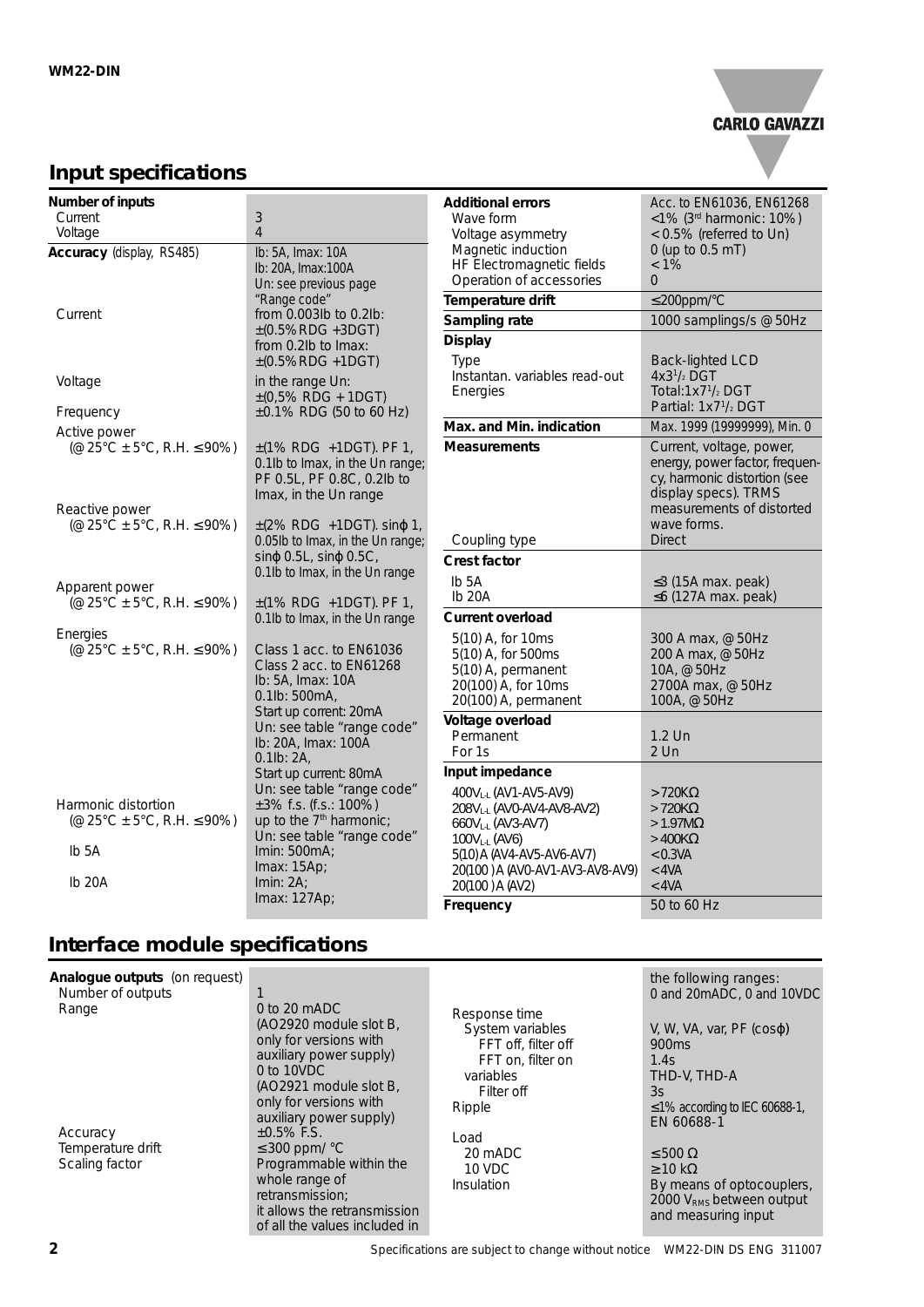

# **Interface module specifications (cont.)**

|                                                                         | 2000 VRMS between output<br>and power supply input                                                       | Insulation                                                                | According to DIN43864<br>By means of optocouplers,                                                                                               |
|-------------------------------------------------------------------------|----------------------------------------------------------------------------------------------------------|---------------------------------------------------------------------------|--------------------------------------------------------------------------------------------------------------------------------------------------|
| RS422/RS485 (on request)<br><b>Type</b>                                 | AR2950 module<br>Multidrop<br>bidirectional (static and<br>and dynamic variables)                        |                                                                           | 2000 V <sub>RMS</sub> outputs to<br>measuring inputs,<br>2000 VRMS output to<br>supply input.                                                    |
| Connections                                                             | 2 or 4 wires, max. distance<br>1000m, termination directly<br>on the module                              | Alarm output                                                              | Insulation between the two<br>outputs: functional                                                                                                |
| Addresses<br>Protocol<br>Data (bidirectional)<br>Dynamic (reading only) | 255, selectable by key-pad<br>MODBUS/JBUS<br>Phase and system variables:                                 | Number of outputs<br>Alarm type                                           | 1<br>Up alarm, down alarm<br>phase asymmetry, phase                                                                                              |
| Static (writing only)                                                   | see table "Display pages"<br>All the programming data,                                                   | Setpoint adjustment                                                       | loss.<br>0 to 100% of the electrical<br>scale                                                                                                    |
|                                                                         | reset of energy, activation of<br>static output.<br>Stored energy (EEPROM)                               | <b>Hysteresis</b>                                                         | 0 to 100% of the electrical<br>scale                                                                                                             |
| Data format                                                             | max. 19.999.999 kWh/kvarh<br>1 start bit, 8 data bit,                                                    | On-time delay<br>Response time                                            | 0 to 255 seconds<br>V, W, VA, var, PF $(cos \varphi)$                                                                                            |
| Baud-rate<br>Insulation                                                 | no parity, 1 stop bit<br>9600 bit/s<br>By means of optocouplers,                                         | system variables<br>FFT off, filter off<br>FFT on, filter on<br>variables | 700 <sub>ms</sub><br>1.2s<br>THD-V, THD-A                                                                                                        |
|                                                                         | 2000 V <sub>RMS</sub> output<br>to measuring inputs<br>2000 V <sub>RMS</sub> output to<br>supply input   | Filter off<br>Output type                                                 | 3s<br>Open collector (transistor NPN)<br>V <sub>ON</sub> 1.2 VDC / max. 100 mA<br>V <sub>OFF</sub> 30 VDC max.                                   |
| Digital outputs (on request)                                            |                                                                                                          | Insulation                                                                | By means of optocouplers,                                                                                                                        |
| AO2900 module                                                           | To be used as alarm, energy<br>retransmission, or remote<br>static outputs.                              |                                                                           | 2000 V <sub>RMS</sub> output to<br>measuring input,<br>2000 V <sub>RMS</sub> output to<br>supply input.                                          |
|                                                                         | Three working modes are<br>selectable:                                                                   |                                                                           | Insulation between the two<br>outputs: functional                                                                                                |
|                                                                         | • two pulse outputs<br>(kWh and kvarh);<br>• one alarm output and                                        | AO2910 module                                                             | Relay + open collector<br>output. Working mode like<br>AO2900.                                                                                   |
|                                                                         | one pulse output<br>(kWh or kvarh)                                                                       | Pulse output                                                              | One static output+one relay<br>output, other characteristics                                                                                     |
|                                                                         | • one output remotely con-<br>trolled by means of the<br>serial port and one pulse                       | Alarm output                                                              | like AO2900.<br>Only relay output, other<br>characteristics like AO2900.                                                                         |
|                                                                         | output (kWh or kvarh)                                                                                    | Output type                                                               | Static type like module<br>AO2900;                                                                                                               |
| Pulse outputs<br>Number of outputs                                      | 2                                                                                                        |                                                                           | Relay type: SPDT,                                                                                                                                |
| Number of pulses                                                        | From 0.01 to 100 pulses<br>programmable according<br>to the selected CT and VT<br>ratios                 | Insulation                                                                | AC1, AC15: 1AAC @250VAC<br>By means of optocouplers,<br>2000 V <sub>RMS</sub> outputs to<br>measuring inputs,<br>2000 V <sub>RMS</sub> output to |
| Output type                                                             | Open collector (transistor NPN)<br>V <sub>ON</sub> 1.2 VDC / max. 100 mA<br>V <sub>OFF</sub> 30 VDC max. |                                                                           | supply input.<br>Insulation between the two<br>outputs: 2000 VRMS                                                                                |
| Pulse duration                                                          | 220 ms (ON), $\geq$ 220 ms (OFF)                                                                         |                                                                           |                                                                                                                                                  |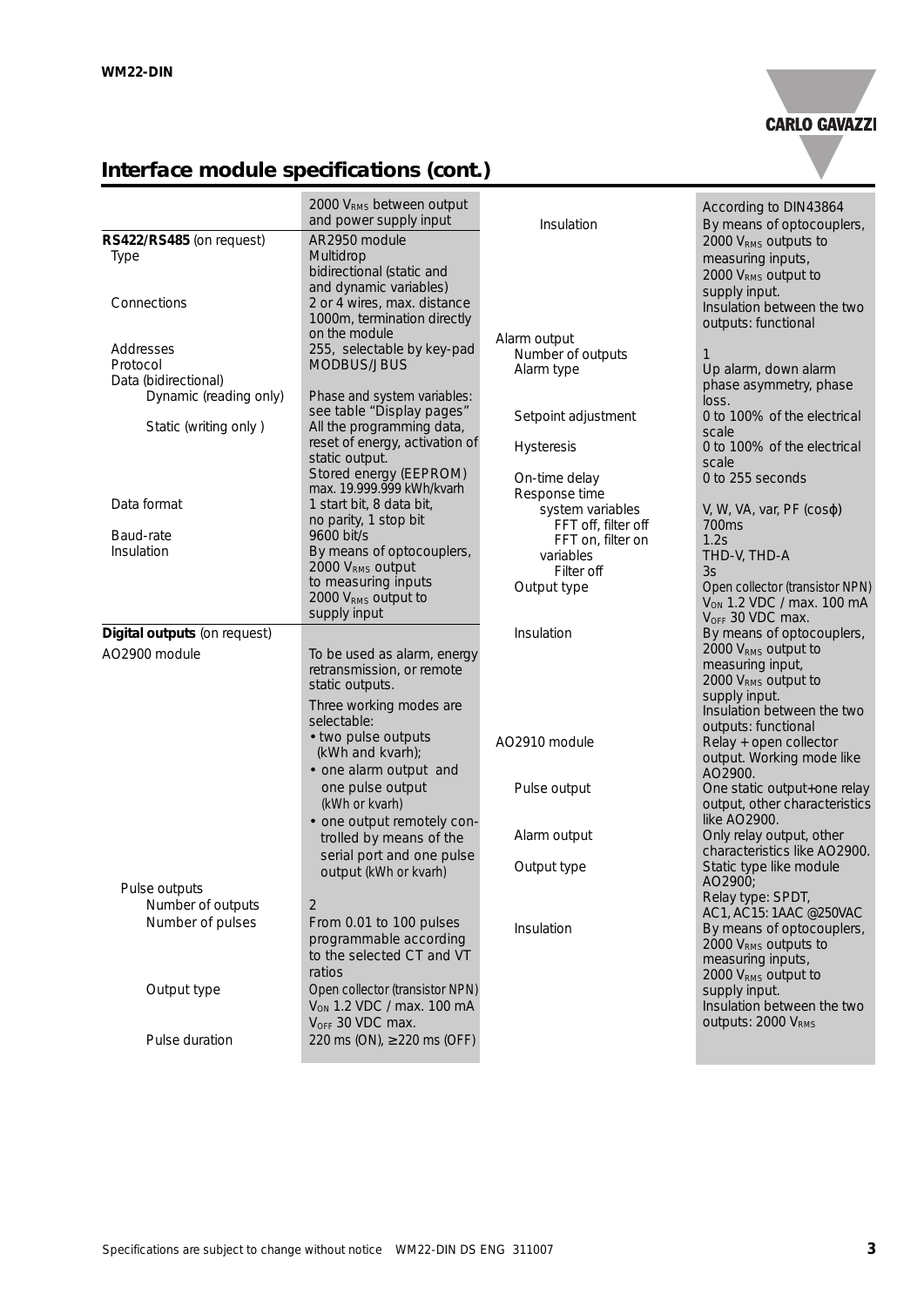

### **Software functions**

| Password                                | Numeric code of max.<br>3 digits                                                                                                                                                                                                                                | Electrical range                                                                                                         | Programmable within the<br>whole measuring range.                                                                                                                                                                                                                               |
|-----------------------------------------|-----------------------------------------------------------------------------------------------------------------------------------------------------------------------------------------------------------------------------------------------------------------|--------------------------------------------------------------------------------------------------------------------------|---------------------------------------------------------------------------------------------------------------------------------------------------------------------------------------------------------------------------------------------------------------------------------|
| $1st$ level<br>$2nd$ level              | 2 protection levels of the<br>programming data<br>Password "0", no protection<br>Password from 1 to 1000,<br>all data are protected                                                                                                                             | <b>Filter</b><br>Filter operating range<br>Filter coefficient<br>Filter action                                           | 0 to 99.9% of the input<br>electrical scale.<br>1 to 16<br>Alarm, analogue and serial                                                                                                                                                                                           |
| <b>System selection</b>                 | Three-phase with neutral<br>Three-phase without neutral                                                                                                                                                                                                         |                                                                                                                          | output (fundamental<br>variables: V, A, W and their<br>derived ones).                                                                                                                                                                                                           |
| <b>Transformer ratio</b>                |                                                                                                                                                                                                                                                                 |                                                                                                                          |                                                                                                                                                                                                                                                                                 |
| CT<br>VT                                | 1 to 5000<br>1.0 to 199.9 and 200 to 1999<br>Note:<br>The CT ratio <sup>*</sup> VT ratio must<br>never exceed the value<br>5000. The current<br>measuring inputs can<br>manage CT's with a<br>secondary of 1A and 5A<br>(the accuracy always refer<br>to $5A$ ) | <b>Display</b><br>System variables<br>Single phase variables<br>System variables<br>Single phase variables<br>$20(90)$ A | Up to 4 variables per page<br>Page 1: W-var-PF (coso)<br>Page 2: W dmd - VA dmd - Hz<br>Page 3: THD-V<br>Page 4: THD-A<br>Page 5: kWh total<br>Page 6: kvarh total<br>Page 7: kWh partial<br>Page 8: kvarh partial<br>Page 9: V <sub>L-N</sub><br>Page 10: A<br>Page 11a: A MAX |
| <b>Scaling factor</b><br>Operating mode | Compression/expansion of<br>the measuring range to be<br>connected to the analogue<br>output.                                                                                                                                                                   | $5(10)$ A                                                                                                                | Page 11b: W dmd MAX VA dmd MAX<br>Page 12: W<br>Page 13: VA<br>Page 14: var<br>Page $15$ : PF ( $cos\varphi$ )                                                                                                                                                                  |

# **Supply specifications**

| Self supplied version         | $400V1-1$<br>$-20\% +15\%$ , 50-60Hz<br>$208V_{\text{L}}$<br>$-20\%$ +15%, 50-60Hz<br>$220V_{\text{L}}$<br>$-10\% + 15\%$ , 50-60Hz |                           | <b>115VAC</b><br>$-15 + 10\%$ , 50-60Hz<br>48VAC<br>$-15 + 10\%$ , 50-60Hz<br>24VAC<br>$-15 + 10\%$ , 50-60Hz |
|-------------------------------|-------------------------------------------------------------------------------------------------------------------------------------|---------------------------|---------------------------------------------------------------------------------------------------------------|
| <b>Auxiliary power supply</b> | 230VAC<br>$-15 + 10\%$ , 50-60Hz                                                                                                    |                           | 18 to 60VDC<br>77 to 143VDC                                                                                   |
|                               |                                                                                                                                     | <b>Energy consumption</b> | $\leq$ 7VA                                                                                                    |

# **General Specifications**

| 0 to +55 $^{\circ}$ C (32 $^{\circ}$ F to 131 $^{\circ}$ F)<br><b>Standards</b><br>Operating<br>$(R.H. < 90\%$ non-condensing<br><b>IEC664-1</b><br>temperature<br>Safety<br>Metrology<br>$40^{\circ}$ C)<br>Energy measurements:<br>EN61036, EN61268.<br>$-20$ to $+60^{\circ}$ C ( $-4^{\circ}$ F to $+140^{\circ}$ F)<br><b>Storage</b><br>Pulse output<br><b>DIN43864</b><br>$(R.H. < 90\%$ non-condensing<br>temperature |  |
|-------------------------------------------------------------------------------------------------------------------------------------------------------------------------------------------------------------------------------------------------------------------------------------------------------------------------------------------------------------------------------------------------------------------------------|--|
|                                                                                                                                                                                                                                                                                                                                                                                                                               |  |
|                                                                                                                                                                                                                                                                                                                                                                                                                               |  |
|                                                                                                                                                                                                                                                                                                                                                                                                                               |  |
|                                                                                                                                                                                                                                                                                                                                                                                                                               |  |
|                                                                                                                                                                                                                                                                                                                                                                                                                               |  |
| <b>CE</b><br>$40^{\circ}$ C)<br><b>Approvals</b>                                                                                                                                                                                                                                                                                                                                                                              |  |
| Connections 5(10) A<br>Cat. III (IEC 664)<br><b>Installation category</b><br>Screw-type,                                                                                                                                                                                                                                                                                                                                      |  |
| $4 \text{ mm}^2$<br>Cable cross-section area<br>2000 VRMS between all inputs /<br><b>Insulation</b>                                                                                                                                                                                                                                                                                                                           |  |
| Connections 20(90) A<br>outputs to earth<br>Screw-type,                                                                                                                                                                                                                                                                                                                                                                       |  |
| Min./Max. cable cross-section area<br>6 mm <sup>2</sup> /35 mm <sup>2</sup><br>4000 VRMS for 1 minute<br>Dielectric strength                                                                                                                                                                                                                                                                                                  |  |
| Min./Max. screws tightening torque<br>2 Nm / 6 Nm<br>Noise rejection                                                                                                                                                                                                                                                                                                                                                          |  |
| Min./Max. screws tightening torque<br>0,4 Nm / 0,8 Nm (other outputs /<br><b>CMRR</b><br>100 dB, 48 to 62 Hz<br>inputs)                                                                                                                                                                                                                                                                                                       |  |
| <b>EMC</b><br>Housing                                                                                                                                                                                                                                                                                                                                                                                                         |  |
| 4kV/level 4 (EN61000-4-4)<br><b>Burst</b><br>162.5 x 90 x 63 mm<br><b>Dimensions</b>                                                                                                                                                                                                                                                                                                                                          |  |
| ABS, NORYL, PC<br>Material<br>Immunity to irradiated                                                                                                                                                                                                                                                                                                                                                                          |  |
| self-extinguishing: UL 94 V-0<br>electromagnetic fields<br>10V/m 26-1000MHz                                                                                                                                                                                                                                                                                                                                                   |  |
| (EN61000-4-3)<br>DIN-rail and wall<br>Mounting                                                                                                                                                                                                                                                                                                                                                                                |  |
| 15kV (EN61000-4-2)<br>Electrostatic discharges                                                                                                                                                                                                                                                                                                                                                                                |  |
| Degree of protection<br>Front: IP40<br>Radio frequency emissions<br>according to CISPR 14                                                                                                                                                                                                                                                                                                                                     |  |
| <b>Connections: IP20</b><br>and CISPR 22                                                                                                                                                                                                                                                                                                                                                                                      |  |
| Weight<br>800 g approx. (packing included)<br>8kV (EN61000-4-5)<br>Pulse voltage (1.2/50µs)                                                                                                                                                                                                                                                                                                                                   |  |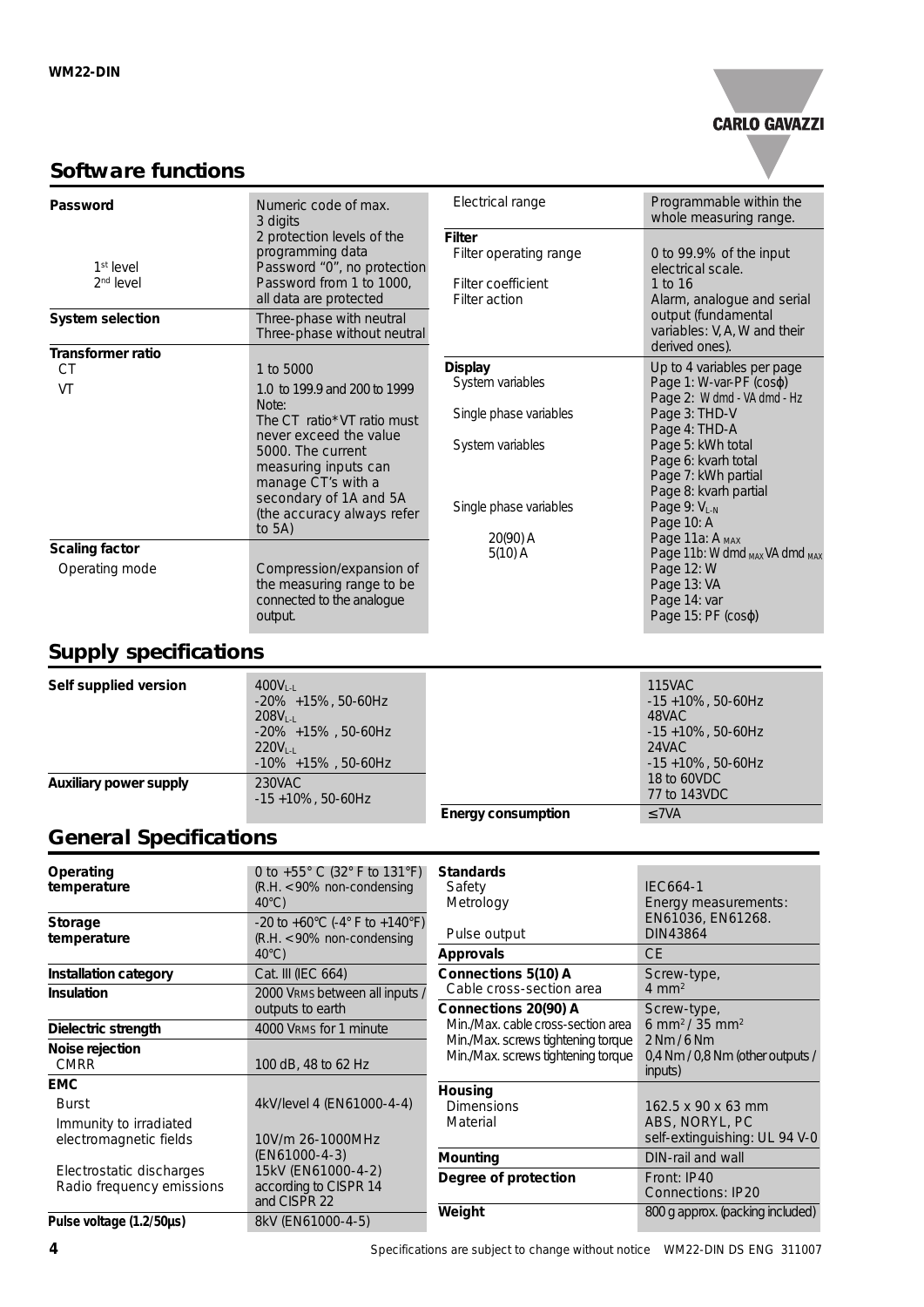

### **Function description**

#### **Input and output scaling capability**

Working examples of the analogue output (Y) versus the input variable (x) - (input/output scaling possibilities).

#### **Figure A**

The sign of measured quantity and output quantity remains the same. The output quantity is proportional to the measured quantity.



#### **Figure C**

The sign of measured quantity and output quantity remains the same. On the range X0...X1, the output quantity is zero. The range X1...X2 is delineated on the entire output range Y0=Y1...Y2 and thus presented in strongly expanded form.



#### **Figure B**

The sign of measured quantity and output quantity remains the same. With the measured quantity being zero, the output quantity already has the value  $Y1 = 0.2 Y2$ . Live zero output.



**Mode of Operation**

### **Waveform of the signals that can be measured**



**Figure D Sine wave, undistorted**  Fundamental content 100% Harmonic content 0%  $A_{rms} = 1.1107 |\overline{A}|$ 



**Figure E Sine wave, indented** Fundamental content 10...100%<br>Harmonic contents 0...90% Harmonic contents Frequency spectrum: 3rd to the 16th harmonic Additional error: <1% rdg



**Figure F Sine wave, distorted**  Fundamental content 70...90% Harmonic content 10...30% Frequency spectrum: 3rd to the 16th harmonic Additional error: <0.5% rdg

### **Harmonic distortion analysis**

| Anaysis principle        | <b>FFT</b>                                                     |          | THD (AL2), THD (AL3)                                 |
|--------------------------|----------------------------------------------------------------|----------|------------------------------------------------------|
| Harmonic measurement     |                                                                | Read-out | THD <sub>%</sub>                                     |
| Current<br>Voltage       | Up to the $7th$ harmonic<br>Up to the 7 <sup>th</sup> harmonic | System   | The harmonic distortion<br>can be measured in 3-wire |
| <b>Type of harmonics</b> | THD (VL1), THD (VL2),<br>THD (VL3), THD (AL1)                  |          | or 4-wire systems.                                   |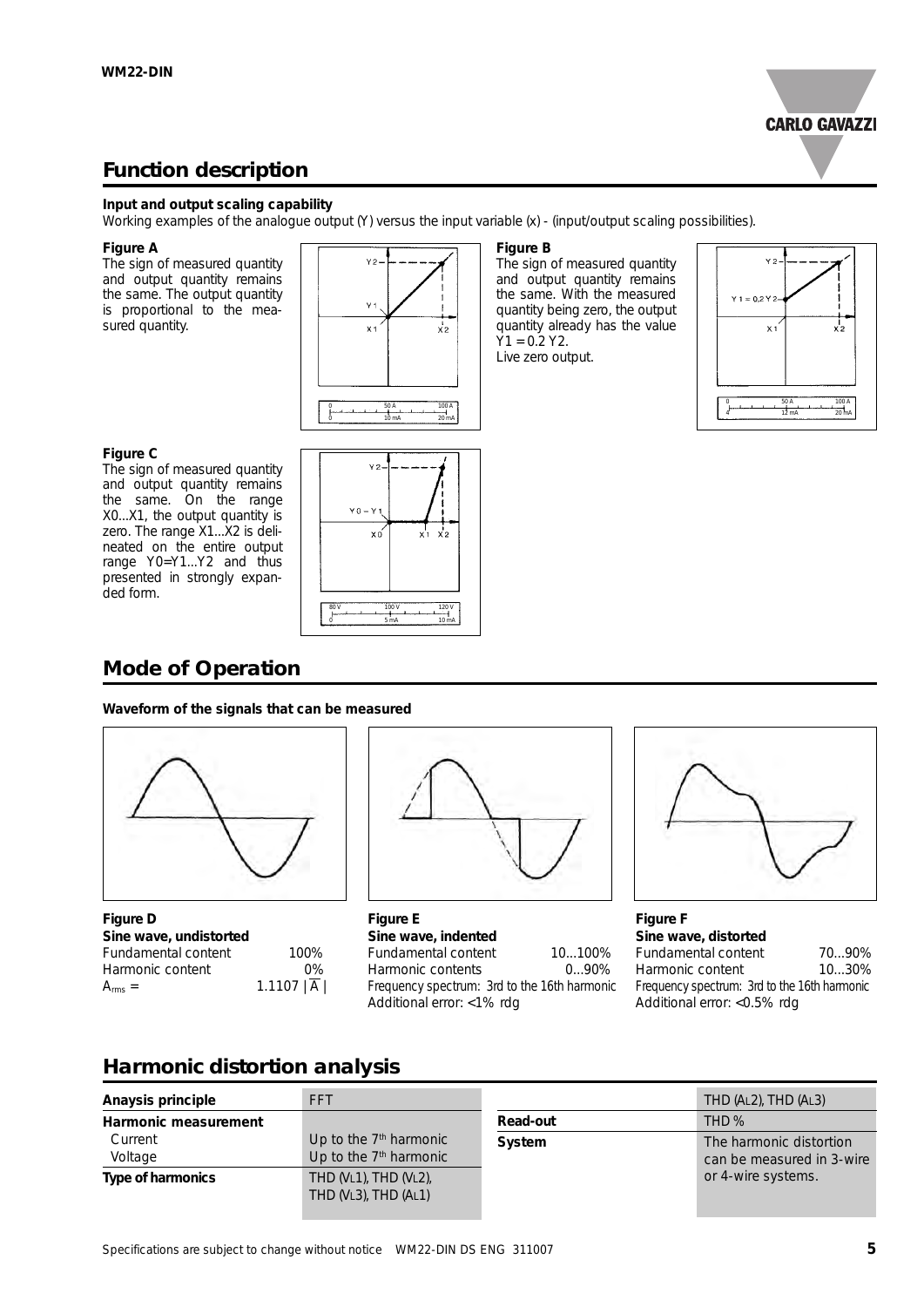

### **Display pages**

#### **Variables that can be displayed**

| No              | 1 <sup>st</sup> variable | 2 <sup>nd</sup> variable | 3rd variable      | 4 <sup>th</sup> variable | <b>Notes</b>                                              |
|-----------------|--------------------------|--------------------------|-------------------|--------------------------|-----------------------------------------------------------|
|                 | W sys                    | PF sys                   | Var sys           |                          | $sys = system$                                            |
| 2               | W dmd                    | Hz                       | VA dmd            |                          | $dmd =$ demand<br>(integration time from 1 to 30 minutes) |
| 3               | $V_{11}$ THD             | $V_{L2}$ THD             | $VL3$ THD         |                          | THD = tot. harmonic distortion                            |
| 4               | $A_{11}$ THD             | $A_{L2}$ THD             | $A_{L3}$ THD      |                          | $THD = tot.$ harmonic distortion                          |
| 5               | kWh                      |                          |                   |                          | total energy                                              |
| 6               | kvarh                    |                          |                   |                          | total energy                                              |
| 7               | kWh                      |                          |                   |                          | partial energy                                            |
| 8               | kvarh                    |                          |                   |                          | partial energy                                            |
| 9               | $V_{L1}$                 | $V_{L2}$                 | $V_{L-3}$         | V <sub>L-L</sub> SyS     | $sys = system$                                            |
| 10              | $A_{L1}$                 | $A_{L2}$                 | $A_{L3}$          | Err                      | $Err = in case of negative power$                         |
| 11a             | W dmd MAX                | VA dmd MAX               |                   |                          | Only version 1-5A, dmd = demand                           |
| 11 <sub>b</sub> | $A_{11}$ MAX             | $A_{L2}$ MAX             | $A_{L3}$ MAX      |                          | Only version 90A                                          |
| 12              | $W_{L1}$                 | $W_{L2}$                 | $W_{L3}$          | W sys                    | $sys = system$                                            |
| 13              | VA <sub>11</sub>         | VA <sub>L2</sub>         | VA <sub>13</sub>  | VA sys                   | The system value remains always 0                         |
| 14              | $Var_{L1}$               | Var <sub>L2</sub>        | Var <sub>L3</sub> | Var sys                  | if the neutral is not connected                           |
| 15              | $PF_{L1}$                | PF <sub>L2</sub>         | PF <sub>L3</sub>  | PF sys                   |                                                           |

#### **Used calculation formulas**

#### **Phase variables**

Instantaneous effective voltage

 $V_{1N} = \sqrt{\frac{1}{n} \cdot \sum_{i=1}^{n} (V_{1N})_{i}^{2}}$ Instantaneous active power

 $W_1 = \frac{1}{n} \cdot \sum_{i=1}^{n} (V_{1N})_i \cdot (A_1)_i$ 

(TPF)

Instantaneous power factor<br>  $\cos \phi_1 = \frac{W_1}{VA_1}$  (TPF

Instantaneous effective current

 $A_1 = \sqrt{\frac{1}{n} \cdot \sum_{i=1}^{n} (A_i)^2_i}$ 

Instantaneous apparent power

 $VA_1 = V_{1N} \cdot A_1$ Instantaneous reactive power

$$
VAr_{1} = \sqrt{(VA_{1})^{2} - (W_{1})^{2}}
$$

**System variables** Equivalent system voltage<br>  $V_{\Sigma} = \frac{V_1 + V_2 + V_3}{3} * \sqrt{3}$ System reactive power

 $VAr_{2} = (VAr_{1} + VAr_{2} + VAr_{3})$ 

System active power

 $W_2 = W_1 + W_2 + W_3$ 

System apparent power - 6

$$
VA_{\Sigma} = \sqrt{W_{\Sigma}^2 + VAr_{\Sigma}^2}
$$

System power factor (TPF)  $cos\phi_1 = \frac{W_1}{VA}$ 

Total harmonic distortion

$$
THD_i = \frac{\sqrt{\sum T_{n,i}^2}}{T_{i,i}}
$$

Note:

 $i =$  phase (L1, L2 or L3)  $T = \text{variable}$  (V or I) n = harmonic order

### **Consumption recording**

$$
k\,W h:=\int_{t_1}^{t_2} P_i(t) \, dt \leq \Delta t \sum_{n_1}^{n_2} P_{n,i} \qquad k\,Var h:=\int_{t_1}^{t_2} Q_i(t) \, dt \leq \Delta t \sum_{n_1}^{n_2} Q_{n,i}
$$

Note:

 $i =$  phase (L1, L2 or L3)

 $P =$  active power

 $Q$  = reactive power

 $t_1$ ,  $t_2$  = starting and ending time points of consumption recording  $n =$  time unit

∆t = time interval of consumption recording  $n_1$ ,  $n_2$  = starting and ending discrete time points of consumption recording

### **List of the of the variables that can be connected to the analogue and alarm output**

| N° | Variable      | <b>Notes</b>   | N° | Variable   | <b>Notes</b>                          |
|----|---------------|----------------|----|------------|---------------------------------------|
|    | V sys         | $sys = system$ |    | THD-V      | Max. THD value among the three phases |
|    | W sys         | $sys = system$ |    | THD-A      | Max. THD value among the three phases |
|    | var sys       | $sys = system$ |    | VA dmd     | Power demand in the selected          |
| 4  | VA sys        | sys = system   |    | W dmd      | integration time                      |
| -5 | <b>PF</b> sys | $sys = system$ | 10 | <b>ASY</b> | Phase asymmetry                       |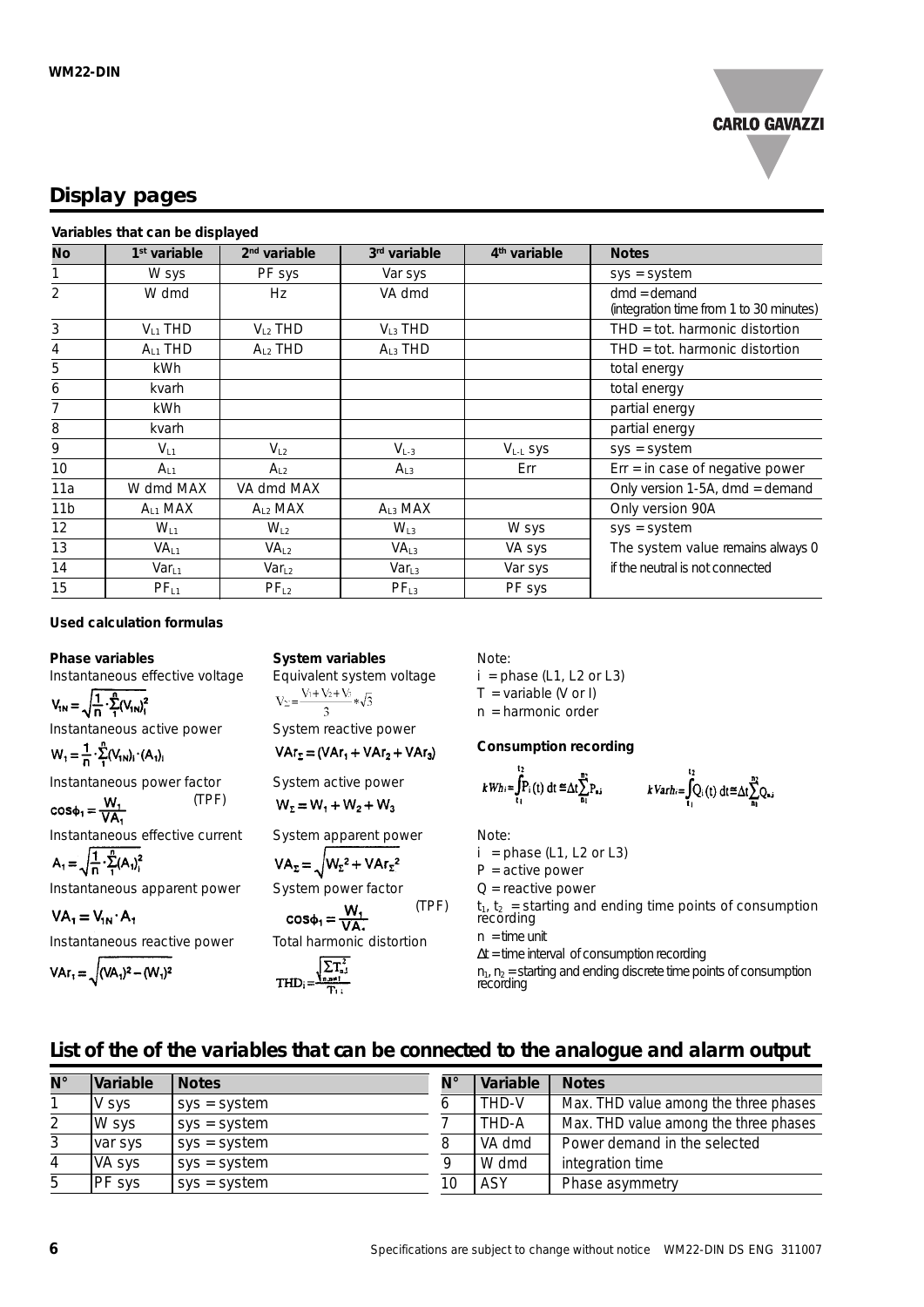

### **Available models**

| <b>Type</b>            | <b>Inputs</b>                  | Power supply         | Ordering code   |
|------------------------|--------------------------------|----------------------|-----------------|
| WM22-DIN AV9.3.X.      | 400VL-L, 20(100)A              | Self power supply    | AF2100          |
| WM22-DIN AV8.3.X.      | 208VL-L, 20(100)A              | Self power-supply    | AF2101          |
| WM22-DIN AV2.3.D.      | 220VL-L, 20(100)A              | Self power-supply    | AF2144          |
| WM22-DIN AV1.3.D.      | 400V <sub>L-L</sub> , 20(100)A | 230VAC, 50-60Hz      | AF2102          |
| WM22-DIN AV0.3.D.      | 208VL-L, 20(100)A              | 230VAC, 50-60Hz      | AF2103          |
| WM22-DIN AV3.3.D.      | 660VL-L, 20(100)A              | 230VAC, 50-60Hz      | AF2104          |
| WM22-DIN AV1.3.C.      | 400V <sub>L-L</sub> , 20(100)A | 115VAC, 50-60Hz      | AF2105          |
| WM22-DIN AV0.3.C.      | 208VL-L, 20(100)A              | 115VAC, 50-60Hz      | AF2106          |
| WM22-DIN AV3.3.C.      | 660VL-L, 20(100)A              | 115VAC, 50-60Hz      | AF2107          |
| WM22-DIN AV1.3.B.      | 400VL-L, 20(100)A              | 48VAC, 50-60Hz       | AF2108          |
| WM22-DIN AV0.3.B.      | 208VL-L, 20(100)A              | 48VAC, 50-60Hz       | AF2109          |
| WM22-DIN AV3.3.B.      | 660VL-L, 20(100)A              | 48VAC, 50-60Hz       | AF2110          |
| WM22-DIN AV1.3.A.      | 400VL-L, 20(100)A              | 24VAC, 50-60Hz       | AF2111          |
| WM22-DIN AV0.3.A.      | 208VL-L, 20(100)A              | 24VAC, 50-60Hz       | AF2112          |
| WM22-DIN AV3.3.A.      | 660VL-L, 20(100)A              | 24VAC, 50-60Hz       | AF2113          |
| WM22-DIN AV5.3.D.      | 400V <sub>L-L</sub> , 5(10)A   | 230VAC, 50-60Hz      | AF2114          |
| WM22-DIN AV4.3.D.      | 208V <sub>L-L</sub> , 5(10)A   | 230VAC, 50-60Hz      | AF2115          |
| WM22-DIN AV7.3.D.      | 660VL-L, 5(10)A                | 230VAC, 50-60Hz      | AF2116          |
| WM22-DIN AV5.3.C.      | 400V <sub>L-L</sub> , 5(10)A   | 115VAC, 50-60Hz      | AF2117          |
| WM22-DIN AV4.3.C.      | 208V <sub>L-L</sub> , 5(10)A   | 115VAC, 50-60Hz      | AF2118          |
| WM22-DIN AV7.3.C.      | $660V_{L-L}$ , 5(10)A          | 115VAC, 50-60Hz      | AF2119          |
| WM22-DIN AV5.3.B.      | 400VL-L, 5(10)A                | 48VAC, 50-60Hz       | AF2120          |
| WM22-DIN AV4.3.B.      | 208VL-L, 5(10)A                | 48VAC, 50-60Hz       | AF2121          |
| WM22-DIN AV7.3.B.      | 660V <sub>L-L</sub> , 5(10)A   | 48VAC, 50-60Hz       | AF2122          |
| WM22-DIN AV5.3.A.      | 400V <sub>L-L</sub> , 5(10)A   | 24VAC, 50-60Hz       | AF2123          |
| WM22-DIN AV4.3.A.      | 208VL-L, 5(10)A                | 24VAC, 50-60Hz       | AF2124          |
| WM22-DIN AV7.3.A.      | 660VL-L, 5(10)A                | 24VAC, 50-60Hz       | AF2125          |
| WM22-DIN AV6.3.D.      | 100V <sub>L-L</sub> , 5(10)A   | 230VAC, 50-60Hz      | AF2126          |
| WM22-DIN AV6.3.C.      | 100V <sub>L-L</sub> , 5(10)A   | 115VAC, 50-60Hz      | AF2127          |
| WM22-DIN AV6.3.B.      | 100V <sub>L-L</sub> , 5(10)A   | 48VAC, 50-60Hz       | AF2128          |
| WM22-DIN AV6.3.A.      | 100VL-L, 5(10)A                | 24VAC, 50-60Hz       | AF2129          |
| WM22-DIN AV1.3.4 / [5] | 400VL-L, 20(100)A              | 18-60VDC [77-143VDC] | AF2130 [AF2137] |
| WM22-DIN AV0.3.4 / [5] | 208V <sub>L-L</sub> , 20(100)A | 18-60VDC [77-143VDC] | AF2131 [AF2138] |
| WM22-DIN AV3.3.4 / [5] | 660VL-L, 20(100)A              | 18-60VDC [77-143VDC] | AF2132 [AF2139] |
| WM22-DIN AV5.3.4 / [5] | 400VL-L, 5(10)A                | 18-60VDC [77-143VDC] | AF2133 [AF2140] |
| WM22-DIN AV4.3.4 / [5] | 208V <sub>L-L</sub> , 5(10)A   | 18-60VDC [77-143VDC] | AF2134 [AF2141] |
| WM22-DIN AV7.3.4 / [5] | 660V <sub>L-L</sub> , 5(10)A   | 18-60VDC [77-143VDC] | AF2135 [AF2142] |
| WM22-DIN AV6.3.4 / [5] | 100V <sub>L-L</sub> , 5(10)A   | 18-60VDC [77-143VDC] | AF2136 [AF2143] |

### **Available modules**

| <b>Type</b>              | <b>Channels</b> | Code   | Type                    | <b>Channels</b> | Code               |
|--------------------------|-----------------|--------|-------------------------|-----------------|--------------------|
| Open collector output    |                 | AO2900 | 0-10VDC Analogue Output |                 | AO <sub>2921</sub> |
| 0-20mADC analogue output |                 | AO2920 | RS485 Serial Output     |                 | AR2950             |
| Relay + open c. output   |                 | AO2910 |                         |                 |                    |

### **Possible module combinations**

| <b>Power supply</b>    | Self p.s. |  | Auxiliary p.s.                    |  | <b>Powe</b>  |  |
|------------------------|-----------|--|-----------------------------------|--|--------------|--|
| Basic unit             |           |  | Slot A   Slot B   Slot A   Slot B |  | <b>Basic</b> |  |
| Open collector output  |           |  |                                   |  | Analo        |  |
| Relay + open c. output |           |  | œ                                 |  | RS48!        |  |

| <b>Power supply</b> | Self p.s. |                          | <b>Auxiliary p.s.</b>             |  |  |
|---------------------|-----------|--------------------------|-----------------------------------|--|--|
| <b>Basic unit</b>   |           |                          | Slot A   Slot B   Slot A   Slot B |  |  |
| Analogue output     |           | $\bullet$ $(^\star)$     |                                   |  |  |
| RS485 Serial Output |           | $\bullet$ <sup>(*)</sup> |                                   |  |  |
| $(*)$ AV2 only      |           |                          |                                   |  |  |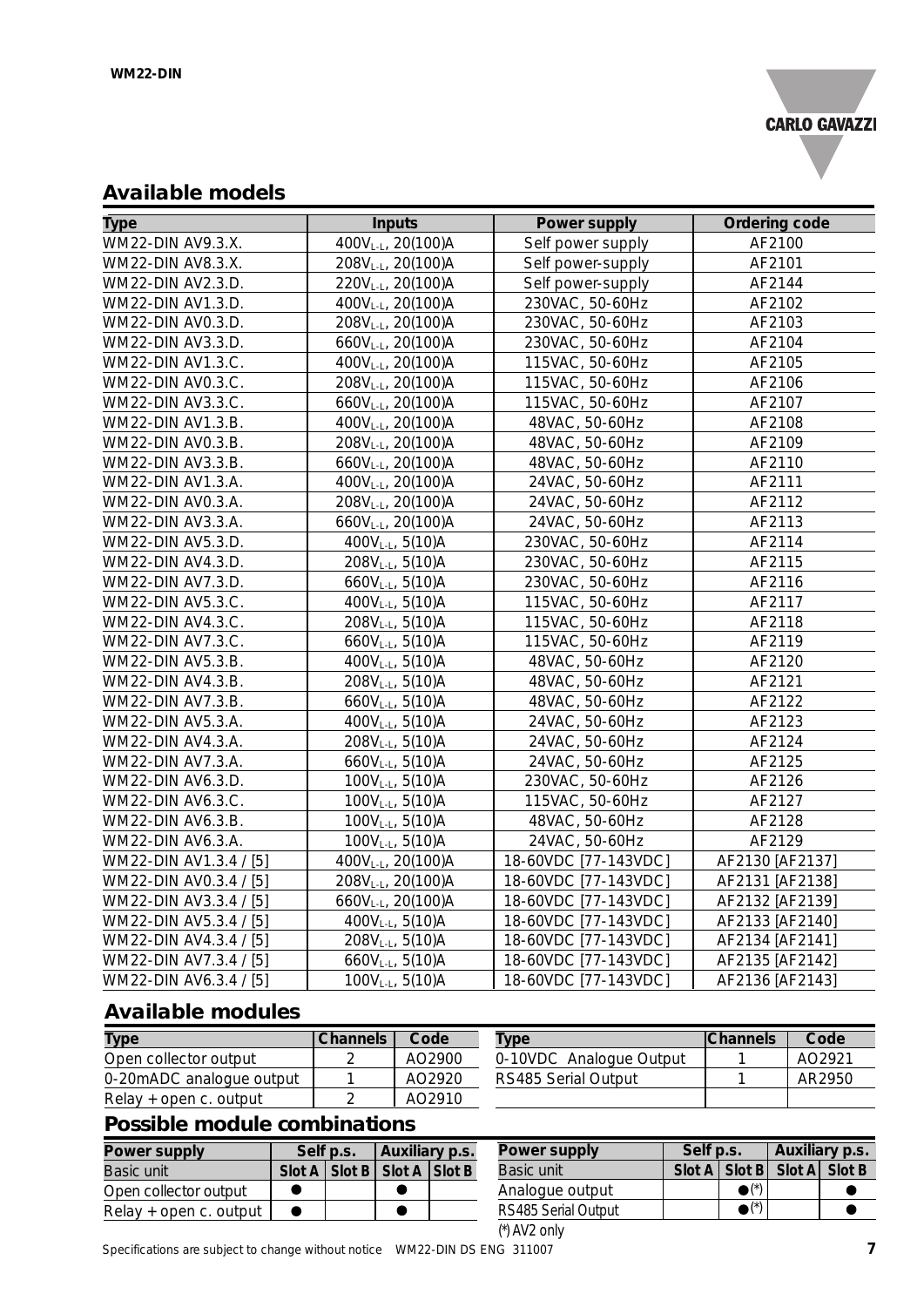

### **Wiring diagrams**

#### **20(100)A model: three-phase unbalanced load**







#### **20(100)A model: three-phase unbalanced load**



#### **5(10)A model: three-phase unbalanced load**





#### **5(10)A model: three-phase unbalanced load**





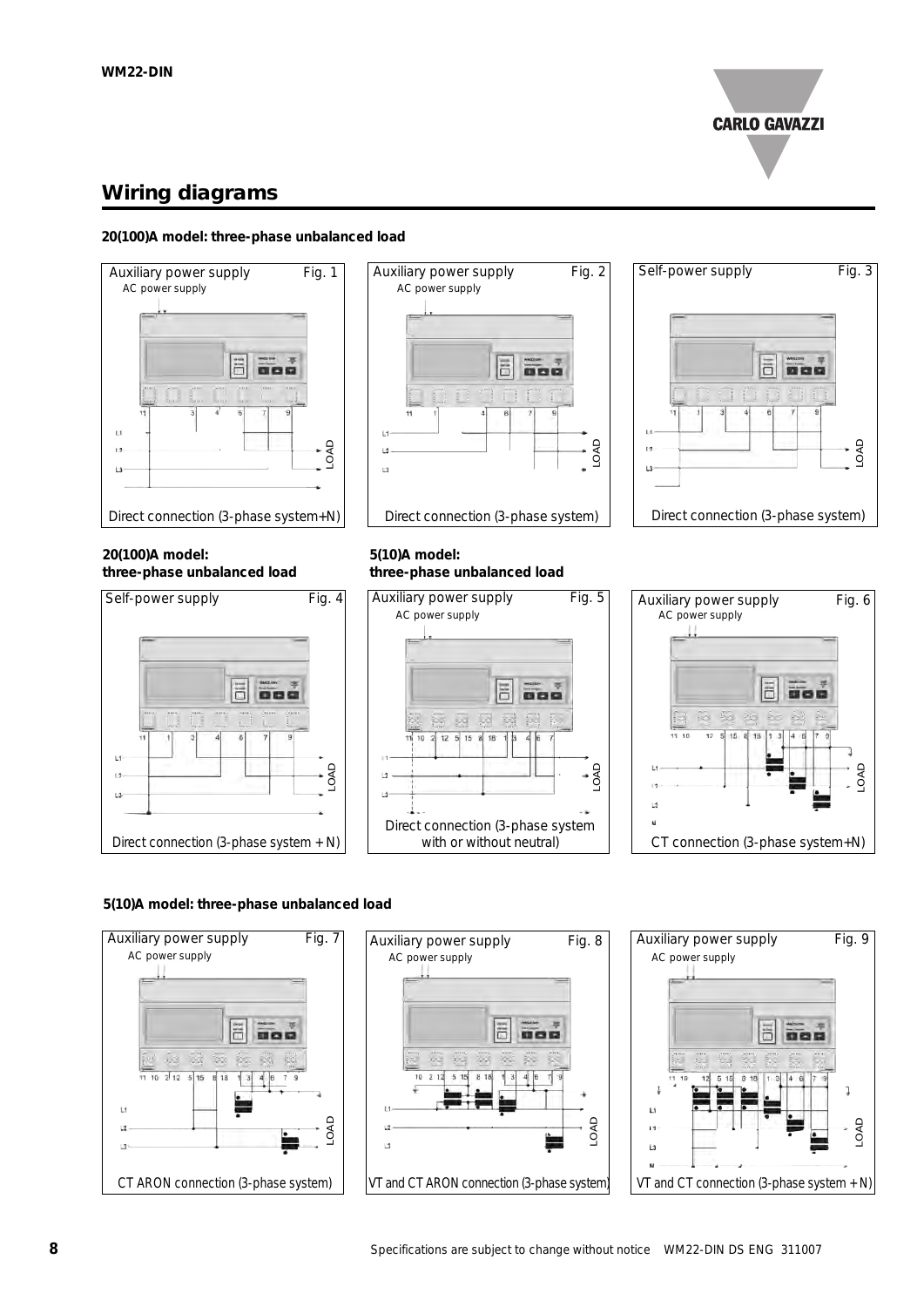

### **Wiring diagrams (optional modules)**



Only open collector outputs: the grounds of the outputs are separated, and therefore it's possible to carry out, for the same module, two different connections. The load resistance (Rc) must be designed so that the closed contact current is lower than 100mA; the VDC voltage must be lower than or equal to 30V. VDC: power supply voltage output. Vo+: positive output contact (open collector transistor). GND: ground output contact (open collector transistor).



### **Front panel description**



#### **1. Key-pad**

To program configuration parameters and to display variables.  $S$ 

S-key to enter programming and confirm selections;

#### $\overline{\blacktriangledown}$  $\blacktriangle$

Keys for:

- value programming;
- function selection;
- displaying the measuring pages.

#### **2. Display**

- LCD with alphanumeric indications to:
- display configuration parameters;
- display all the measured variables.

#### **3. Removable label**

Label to write the instrument ID number.

#### **4. Hidden dip-switch** Enable/ disable the access to the

programming procedure.